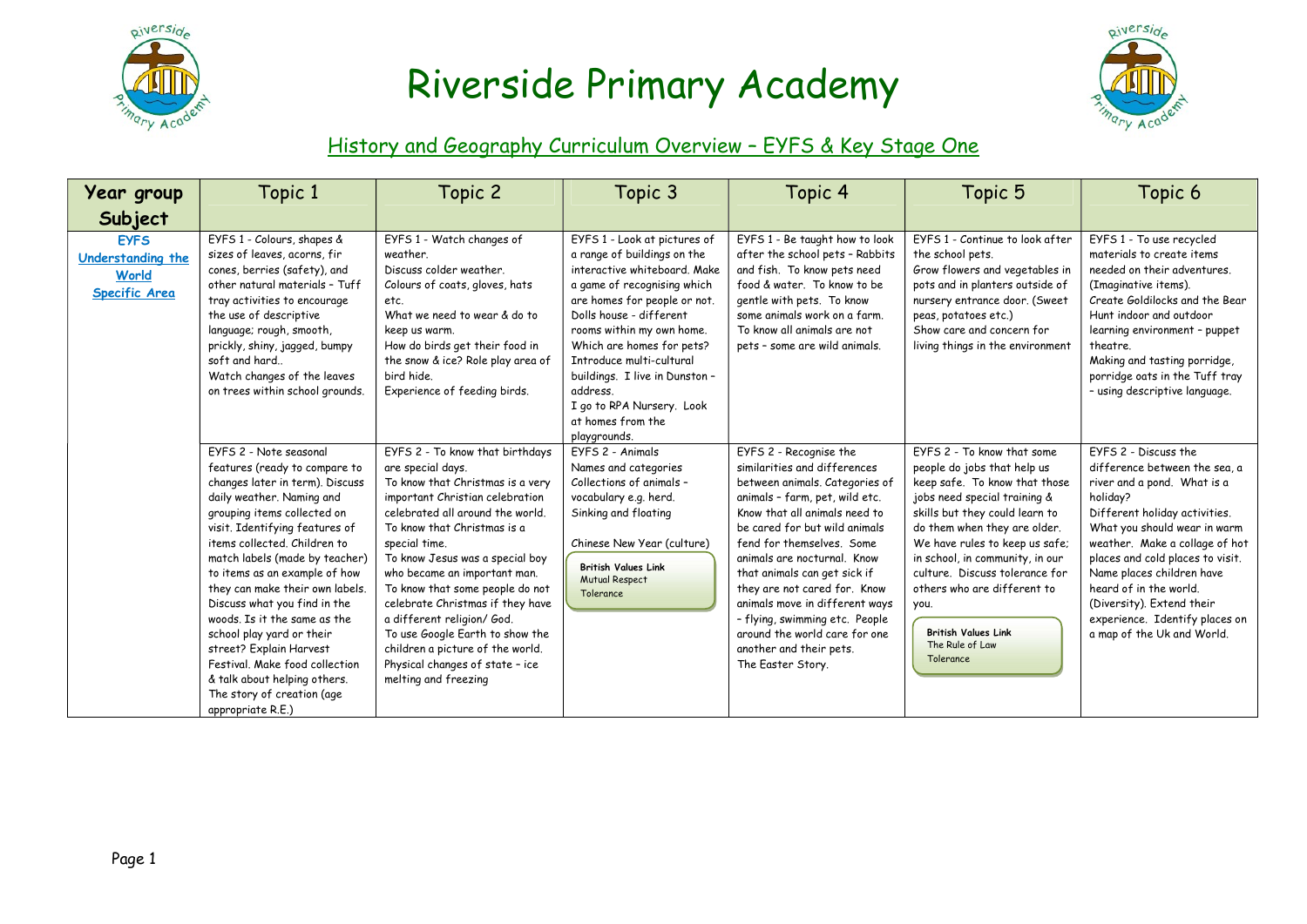



### History and Geography Curriculum Overview -Key Stage One

| Year group                                                      | Topic 1                                                                                                                                                                                                                                                                                                                                                                                                                                                                           | Topic 2                                                                                                                                               | Topic 3                                                                                                                                                                                                  | Topic 4                                                                                                                                                                | Topic 5                                                                                                                                                                                                                                                                                                                                                                                                                                                                                                                                                                                  | Topic 6                                                                                                                                                                                                            |
|-----------------------------------------------------------------|-----------------------------------------------------------------------------------------------------------------------------------------------------------------------------------------------------------------------------------------------------------------------------------------------------------------------------------------------------------------------------------------------------------------------------------------------------------------------------------|-------------------------------------------------------------------------------------------------------------------------------------------------------|----------------------------------------------------------------------------------------------------------------------------------------------------------------------------------------------------------|------------------------------------------------------------------------------------------------------------------------------------------------------------------------|------------------------------------------------------------------------------------------------------------------------------------------------------------------------------------------------------------------------------------------------------------------------------------------------------------------------------------------------------------------------------------------------------------------------------------------------------------------------------------------------------------------------------------------------------------------------------------------|--------------------------------------------------------------------------------------------------------------------------------------------------------------------------------------------------------------------|
| Subject                                                         |                                                                                                                                                                                                                                                                                                                                                                                                                                                                                   |                                                                                                                                                       |                                                                                                                                                                                                          |                                                                                                                                                                        |                                                                                                                                                                                                                                                                                                                                                                                                                                                                                                                                                                                          |                                                                                                                                                                                                                    |
| Year 1                                                          | Geography<br>Me And My Family Where I Live<br>Discuss immediate & extended                                                                                                                                                                                                                                                                                                                                                                                                        | History<br>Toys From The Past                                                                                                                         | History<br>Homes And Buildings From<br>The Past                                                                                                                                                          | History<br>Famous People From The<br>Past                                                                                                                              | Geography<br><b>Contrasting Places</b><br>Contrasting the great outdoors                                                                                                                                                                                                                                                                                                                                                                                                                                                                                                                 | Geography<br>Describing Coastal<br>Environments                                                                                                                                                                    |
| <b>Forest School Link</b><br>to Weather and<br>seasonal Changes | family.<br>Understand that family members<br>might have lived a long time ago.<br>How do I know where I live?<br>Where do I live and what is my<br>address? Where do I go to<br>school? What is my school like?<br>Physical and human features near<br>to school. Children use address<br>to write an envelope, add a stamp<br>& post a letter to their family.<br>Inside the letter will be a picture<br>of themselves & their immediate<br>family.<br>Daily weather in Dunston. | Discuss & compare toys from<br>today & in the past.<br>Explain why children had<br>different toys in the past<br>(material/culture).                  | Identify & compare<br>different types of houses.<br>Identify old and new houses.<br>Which other buildings look<br>old<br>To give opinions on homes<br>and their interiors.                               | There are famous people<br>from the past who were<br>real but people feel they<br>have special qualities.<br>Florence Nightingale,<br>Robin hood, Three<br>Musketeers. | with built up areas. What is a bird's<br>eye view? Investigate the view of a<br>play park using maps and symbols<br>Investigating seasonal weather<br>patterns in the UK. Human and<br>physical features of local area. Use<br>geographical vocabulary to refer to<br>key physical features including<br>forest, hill, valley, mountain, river,<br>soil and vegetation. Geographical<br>vocabulary including city, town,<br>village, factory, farm, house,<br>office, port, harbour, shop. Using<br>aerial photographs and fieldwork.<br>Recap countries and capital cities<br>of the UK | Identify where the seaside is<br>on a map of the UK.<br>Discuss what features/<br>activities you will expect to<br>find at the seaside.<br>Explain why people go to the<br>seaside.<br>Geographical enguiry skills |
| Year <sub>2</sub>                                               | Geography<br>Maps And Routes<br>Use Google Earth to have a local<br>and global perspective.                                                                                                                                                                                                                                                                                                                                                                                       | Geography<br>Make a plan of an African<br>safari park using keys,                                                                                     | History<br>Great Fire of London<br>The story, Place events on a<br>time line.                                                                                                                            | Georgraphy<br>To observe weather and<br>seasonal changes.                                                                                                              | Geography<br>Contrasting habitats<br>Field work investigating habitats                                                                                                                                                                                                                                                                                                                                                                                                                                                                                                                   | Geography<br>Weather forecasts<br>Compare the Northumberland                                                                                                                                                       |
|                                                                 | Investigate the location of<br>continents, oceans and the UK.<br>Using maps & keys, NSEW and<br>plan routes to Saltwell Park and<br>locate human and physical<br>features.                                                                                                                                                                                                                                                                                                        | direction and grid.<br>Comparing places<br>Study of a village in Kenya as a<br>contrasting place.<br>Compare weather patterns for<br>the UK and Kenya | How did the fire spread?<br>What does London look like<br>now? Is it still burnt?<br>Do you know there was a<br>similar fire in Newcastle?<br>Investigate local history -<br>the great fire of Newcastle |                                                                                                                                                                        | and physical and human features in<br>the local area. Contrasting<br>habitats and where they are likely<br>to be found. E.g. in and around<br>Dunston, wetlands, ponds.                                                                                                                                                                                                                                                                                                                                                                                                                  | coastline to Gateshead (Field<br>work)<br>Arial photographs of Dunston<br>and Gateshead<br>Map and atlas work<br>History<br>Famous People and historical                                                           |
| Forest School Link<br>to Weather and<br>seasonal Changes        | Historical Link to Explorers:<br>Captain Cook, Christopher<br>Columbus etc.                                                                                                                                                                                                                                                                                                                                                                                                       |                                                                                                                                                       | and Gateshead.<br>Geography<br>Locate London and                                                                                                                                                         |                                                                                                                                                                        |                                                                                                                                                                                                                                                                                                                                                                                                                                                                                                                                                                                          | facts George Stephenson &<br>Grace Darling<br>Newspaper articles, diary<br>entry, looking at artefacts and                                                                                                         |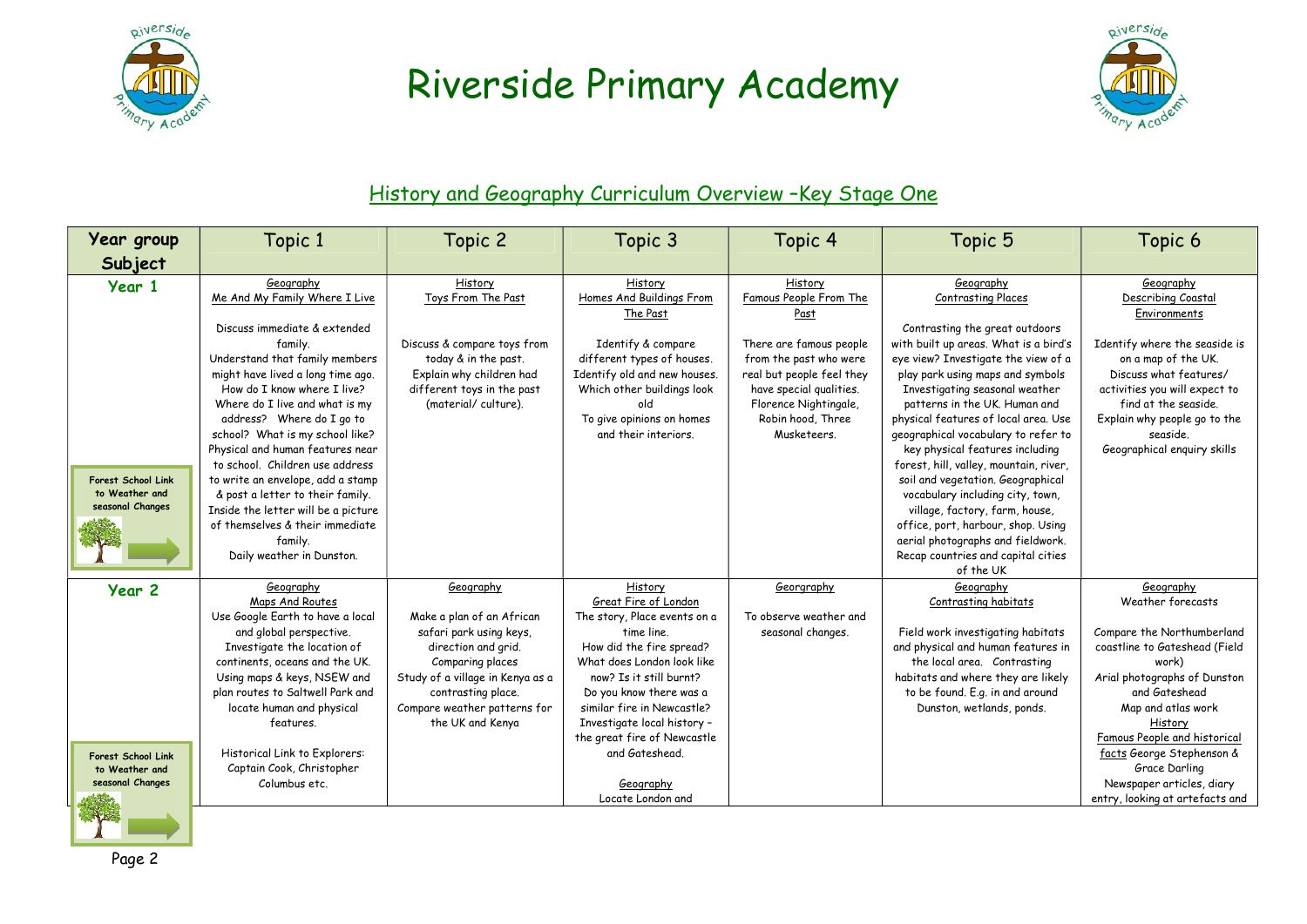



| $\sim$ |                |                          |  | $\mathbf{y}$ $\mathbf{v}$ |
|--------|----------------|--------------------------|--|---------------------------|
|        |                | Newcastle / Gateshead on |  | historical sources.       |
|        |                | map. Historical maps and |  | Key facts and events on a |
|        |                | compare to present day.  |  | timeline                  |
|        | til 1970-taler |                          |  |                           |

#### History and Geography Curriculum Overview – Lower Key Stage Two

| Year group | Topic 1                                                                                                                                                                                                                                                                                                                                                                                                                                                                                                                                                                                                                                                                                                          | Topic 2                                                                                                                                                                                                                                                                                                                                                                                                                                                                                                                                                                    | Topic 3                                                                                                                                                                                                                                                                                                                                                                                                                                                                                                                                                                                                                                    | Topic 4                                                                                                                                                                                                                                                                                                                                                                                                                                                                     | Topic 5                                                                                                                                                                                                                                                                                                                                                                                                                                                                                                                          | Topic 6                                                                                                                                                                                                                                                                                                                                                                                                                                                                                                                                                                   |
|------------|------------------------------------------------------------------------------------------------------------------------------------------------------------------------------------------------------------------------------------------------------------------------------------------------------------------------------------------------------------------------------------------------------------------------------------------------------------------------------------------------------------------------------------------------------------------------------------------------------------------------------------------------------------------------------------------------------------------|----------------------------------------------------------------------------------------------------------------------------------------------------------------------------------------------------------------------------------------------------------------------------------------------------------------------------------------------------------------------------------------------------------------------------------------------------------------------------------------------------------------------------------------------------------------------------|--------------------------------------------------------------------------------------------------------------------------------------------------------------------------------------------------------------------------------------------------------------------------------------------------------------------------------------------------------------------------------------------------------------------------------------------------------------------------------------------------------------------------------------------------------------------------------------------------------------------------------------------|-----------------------------------------------------------------------------------------------------------------------------------------------------------------------------------------------------------------------------------------------------------------------------------------------------------------------------------------------------------------------------------------------------------------------------------------------------------------------------|----------------------------------------------------------------------------------------------------------------------------------------------------------------------------------------------------------------------------------------------------------------------------------------------------------------------------------------------------------------------------------------------------------------------------------------------------------------------------------------------------------------------------------|---------------------------------------------------------------------------------------------------------------------------------------------------------------------------------------------------------------------------------------------------------------------------------------------------------------------------------------------------------------------------------------------------------------------------------------------------------------------------------------------------------------------------------------------------------------------------|
| Subject    |                                                                                                                                                                                                                                                                                                                                                                                                                                                                                                                                                                                                                                                                                                                  |                                                                                                                                                                                                                                                                                                                                                                                                                                                                                                                                                                            |                                                                                                                                                                                                                                                                                                                                                                                                                                                                                                                                                                                                                                            |                                                                                                                                                                                                                                                                                                                                                                                                                                                                             |                                                                                                                                                                                                                                                                                                                                                                                                                                                                                                                                  |                                                                                                                                                                                                                                                                                                                                                                                                                                                                                                                                                                           |
| Year 3     | History & Geography<br>History Of Dunston<br>Location Of Dunston In the UK<br>/ Europe / The World<br>Identify Dunston using Google<br>Earth, aerial photographs,<br>mapping skills - use maps from<br>past and present to investigate<br>differences and similarities.<br>Use 8 points of the compass to<br>describe where Dunston is.<br>Video record / collect<br>evidence local area - looking<br>for improvements - work with<br>School Council to give pupil<br>voice. Identify land-use<br>patterns and understand how<br>these have changed over time.<br>Economic and trade links in the<br>past and present (coal<br>transported from the staiths /<br>Costo and MetroCentre<br>shopping and leisure). | History<br>The Stone Age<br>Changes in Britain from the<br>stone Age to the Iron Age.<br>This could include:<br>Late Neolithic hunter-<br>gatherers and early farmers -<br>Skara Brae<br>Bronze Age Religion,<br>technology and travel, for<br>example Stonehenge<br>Iron Age hill forts, tribal<br>kingdoms, farming, art and<br>culture.<br>Bonfire night and the events<br>building up to the November<br>the 5 <sup>th</sup> . The story of Guy<br>Fawkes and his attempt to<br>destroy the Houses of<br><b>British Values Link</b><br>The Rule of Law<br>Consequences | History<br>Ancient Greece<br>Identify Ancient Greek period on<br>a historical timeline. Use sources<br>and artefacts to help understand<br>what life was like in Ancient<br>Greece.<br>Ancient Greek Olympics - events,<br>costumes, food, venues etc.<br>Locate Greece on map, globe or<br>atlas.<br>Geography<br>Identify the position and<br>significance of latitude,<br>longitude, equator, northern<br>hemisphere, southern<br>hemisphere and the topics of<br>cancer and Capricorn.<br>Teach how to use four figure<br>grid references.<br>Identify the countries of Europe<br>and the countries who make up<br>the European Union. | History<br>Ancient Greece<br>Learn about the job of an<br>archaeologist. What do<br>artefacts tell us about<br>Ancient Greek life? Do<br>Ancient Greek myths have<br>any historical truth? E.g.<br>Battle of Troy.<br>Various forms of enquiry and<br>research to find out about<br>Greek Gods and their<br>influences today. Consider<br>religious, ethical, social and<br>cultural diversity of Ancient<br>Greeks. Make comparison<br>about life in Greece then &<br>now. | History<br>Venerable Bede and St.<br>Cuthbert<br>Visit to Durham Cathedral to<br>learn about the Cathedral,<br>Venerable Bede and St.<br>Cuthbert.<br>What was life like for a monk<br>during the time of Venerable<br>Bede and St. Cuthbert.<br>Geography<br>Plan a route to Durham<br>Cathedral from our school -<br>Comparing the rivers Tyne and<br>Wear<br>Where is Lindisfarne and Holy<br>island.<br>A very brief study of Durham<br>& the fact it is on the River<br>Wear (not the Tyne). The<br>county is- Tyne & Wear. | Geography<br>Coastal Features<br>Investigate and have<br>knowledge about Physical and<br>human features of coastlines<br>including cliffs, headlands,<br>bays, stacks, stumps and a<br>range of coastal defences.<br>King Edward's Bay - Tynemouth<br>and Blyth Beach<br>Consider the structure of a<br>cliff face and beach below.<br>Compare and link to the class<br>novel Iron Man.<br>Sustainability linked to<br>Geography<br>Identify the Arctic and<br>Antarctic Circle on maps and<br>digital maps - link to global<br>warming and the effects on our<br>planet. |
| Year 4     | History<br>Romans<br>Teach the terms 'invade' and<br>'settle'.<br>Place Celtic and Roman periods                                                                                                                                                                                                                                                                                                                                                                                                                                                                                                                                                                                                                 | Geography<br>Mapping skills<br>Using ordnance survey symbols<br>and keys to identify farm land                                                                                                                                                                                                                                                                                                                                                                                                                                                                             | Geography<br>Natural Disasters<br>Well-known Natural Disasters<br>from the recent and distant past<br>which have had lasting effects                                                                                                                                                                                                                                                                                                                                                                                                                                                                                                       | Geography - Asia and India<br>Use globes, atlases, maps &<br>Google Earth to locate the<br>continents and oceans of the<br>world. Identify countries                                                                                                                                                                                                                                                                                                                        | History<br>Anglo Saxons and Vikings<br>Explore what Britain was like<br>before the Anglo Saxon and<br>Viking invasions. Understand                                                                                                                                                                                                                                                                                                                                                                                               | The development of technology<br>overtime and the impact on<br>work / life etc.<br>Cars computers, cameras,<br>telephones, toys etc.                                                                                                                                                                                                                                                                                                                                                                                                                                      |
|            | on a timeline. Research Celtic<br>and Roman way of life. Make<br>inferences from archaeological<br>evidence at Segedunum.<br>Locate where Romans came                                                                                                                                                                                                                                                                                                                                                                                                                                                                                                                                                            | within a county of the UK.<br>Locate the setting of<br>Charlotte's Web on maps,<br>atlases, globes and digital<br>computer mapping. Using four                                                                                                                                                                                                                                                                                                                                                                                                                             | on society and landscapes. Case<br>studies.<br>World perspective on climate<br>change. World disasters caused                                                                                                                                                                                                                                                                                                                                                                                                                                                                                                                              | within Asia on a world map.<br>Identify India on a map and<br>recognise significant physical<br>features such as mountains.<br>rivers and surrounding seas.                                                                                                                                                                                                                                                                                                                 | who the Anglo Saxons were and<br>where they came from - locate<br>Anglo Saxon Kingdoms and<br>settlements. Compare and<br>contrast life in different                                                                                                                                                                                                                                                                                                                                                                             | Track one particular item<br>overtime to see how it has<br>evolved.<br>How have inventions become<br>more useful?                                                                                                                                                                                                                                                                                                                                                                                                                                                         |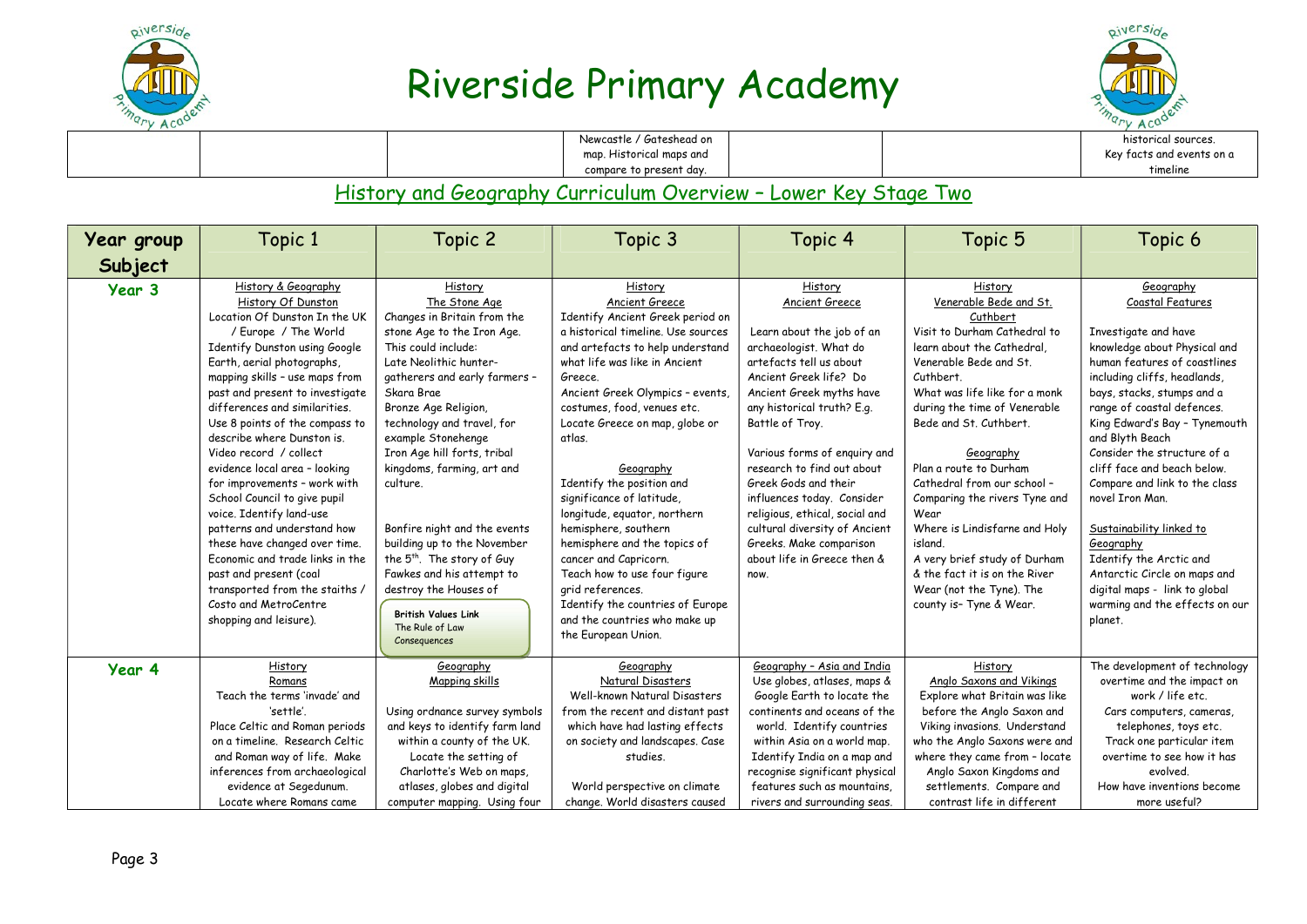



| $\mathbf{y}$ $\mathbf{A}$ |                                |                                 |                                  |                                |                                | $\mathbf{y}$ $\mathbf{A}$       |
|---------------------------|--------------------------------|---------------------------------|----------------------------------|--------------------------------|--------------------------------|---------------------------------|
|                           | from on a world map and revise | figure grid references.         | by climate change eq. Tsunamis,  | Compare human and physical     | periods of time (compare       | What might be useful in the     |
|                           | the concept of Europe. Why     | Comparison of farm life within  | flooding, volcanic eruption etc. | features. Investigate types    | Romans, Anglo Saxons and       | future?                         |
|                           | are they called Romans?        | the story of Charlotte's Web    | Focus disasters and map work     | of settlement and land use in  | Vikings).                      |                                 |
|                           | Use internet and digi-maps to  | and life in Dunston or farms in | around North and South America   | India using key terminology    | Who were the Vikings and why   | Link with creative story        |
|                           | plan journey to Segedunum.     | the North East. Can we predict  | . Identify low lying and higher  | such as forest, pastoral,      | did they invade? How did the   | setting for English and scenes  |
|                           | Sketch 'birds - eye view' of   | where the story Charlotte's     | ground -flooding. Map work of    | arable, plantations,           | Vikings travel? Explore Viking | and technical drawing for Art.  |
|                           | Segedunum site from tower.     | Web is set and give reasons     | tectonic plate boundaries and    | industrial, desert. Compare    | and Anglo-Saxon struggle for   | Creating a different Sci-fi     |
|                           |                                | for our own predictions.        | the precaution citizens have to  | climate, wildlife, home,       | the Kingdom of England to the  | world to be used within story   |
|                           |                                |                                 | take when living in high risk    | school, employment, city life, | time of Edward the Confessor   | writing.                        |
|                           |                                |                                 | areas. Land-use patterns and     | economic activity including    | and his death in 1066.         | Create a detailed map of Sci-fi |
|                           |                                |                                 | settlements in and around high   | trade links etc in India using | Identify changes to building   | setting including               |
|                           |                                |                                 | risk areas. Monitor the school's | Internet & secondary           | and landscapes - comparing     | futuristic landmarks, plotting  |
|                           |                                |                                 | energy usage.                    | sources.                       | Anglo Saxon times and today.   | character journeys and space    |
|                           |                                |                                 |                                  |                                | Focus work around Human        | aged transport.                 |
|                           |                                |                                 |                                  |                                | Geography including: types of  | Population trends - will the    |
|                           |                                |                                 |                                  |                                | settlement and land use and    | development of technology       |
|                           |                                |                                 |                                  |                                | the distribution of natural    | have impact on population and   |
|                           |                                |                                 |                                  |                                | resources including energy,    | employment.                     |
|                           |                                |                                 |                                  |                                | food, minerals and water.      |                                 |
|                           |                                |                                 |                                  |                                |                                |                                 |
|                           |                                |                                 |                                  |                                |                                |                                 |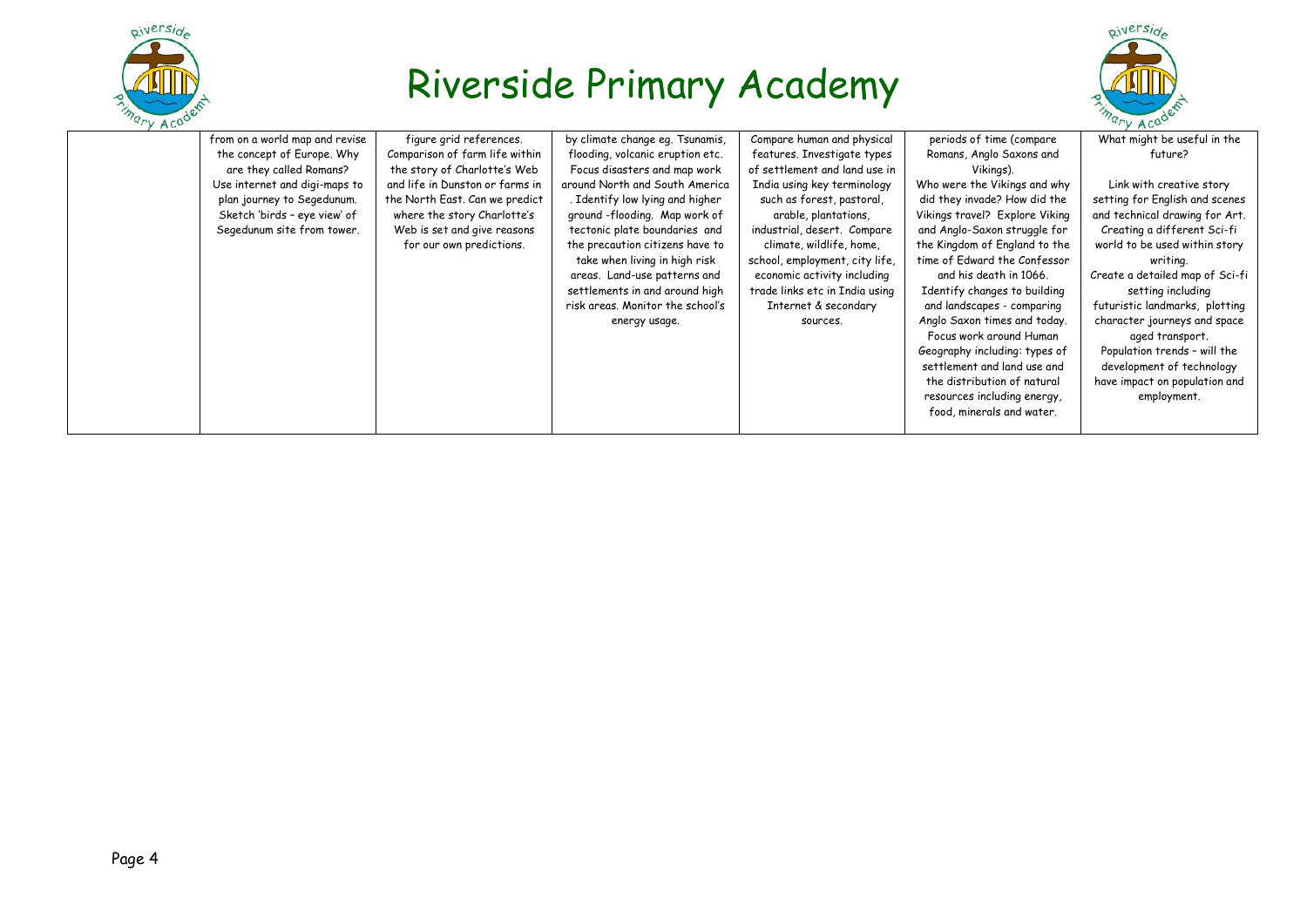



### History and Geography Curriculum Overview – Upper Key Stage Two

| Year group<br>Subject | Topic 1                                                                                                                                                                                                                                                                                                | Topic 2                                                                                                                                                                                                                                                                                                                                                                                                                                                                                                                               | Topic 3                                                                                                                                                                                                                                                                                                                                                                                                                                                                                                                                              | Topic 4                                                                                                                                                                                                                                                                                                                          | Topic 5                                                                                                                                                                                                                                                                                                                                                                                                                                                                                                                                                                                                                                                                                                                                                    | Topic 6                                                                                                                                                                                                      |
|-----------------------|--------------------------------------------------------------------------------------------------------------------------------------------------------------------------------------------------------------------------------------------------------------------------------------------------------|---------------------------------------------------------------------------------------------------------------------------------------------------------------------------------------------------------------------------------------------------------------------------------------------------------------------------------------------------------------------------------------------------------------------------------------------------------------------------------------------------------------------------------------|------------------------------------------------------------------------------------------------------------------------------------------------------------------------------------------------------------------------------------------------------------------------------------------------------------------------------------------------------------------------------------------------------------------------------------------------------------------------------------------------------------------------------------------------------|----------------------------------------------------------------------------------------------------------------------------------------------------------------------------------------------------------------------------------------------------------------------------------------------------------------------------------|------------------------------------------------------------------------------------------------------------------------------------------------------------------------------------------------------------------------------------------------------------------------------------------------------------------------------------------------------------------------------------------------------------------------------------------------------------------------------------------------------------------------------------------------------------------------------------------------------------------------------------------------------------------------------------------------------------------------------------------------------------|--------------------------------------------------------------------------------------------------------------------------------------------------------------------------------------------------------------|
| Year 5                | History<br>Tudors<br>Horrible Histories books &<br><b>DVD</b><br>Historical timeline of Tudor<br>Monarchy.<br>Interpret and analyse<br>historical evidence.<br>- Henry VIII<br>- Queen Elizabeth<br>- Crime and punishment<br>- Rich and Poor<br>- Cotes of arms<br>Forest School Link<br>Orienteering | Geography<br>The planet Earth and its<br>composition (land and water).<br>Locate the worlds countries<br>using maps to focus on Europe<br>(including the location of<br>Russia) and North and South<br>America, concentrate on their<br>environmental regions, key<br>physical and human<br>characteristics. Use six figure<br>grid references.<br>Teach the equator, continents,<br>world map skills to learn capital<br>cities & flags.<br>Why is water so important to<br>our planet?<br><b>Forest School Link</b><br>Orienteering | Geography<br>Rainforest<br>Obtain information from maps,<br>atlases & Google Earth - latitude,<br>longitude, equator, tropic of<br>Cancer & Capricorn, Arctic and<br>Antarctic, Continue learning<br>about world weather patterns<br>and their impact. Research<br>climates, biomes, vegetation<br>belts. Make maps and plans.<br>Identity the rainforests of the<br>world on a map. What are the<br>geographical features of a<br>rainforest? What is the climate<br>of a rainforest?<br>Differences between tropical<br>and temperate rainforests. | Geography<br>Mapping skills relating to the<br>magical world of Harry<br>Potter, Hogwarts and Diagon<br>Alley.<br>Six figure grid references,<br>locating specific places<br>around Hogwarts eg<br>Quiddich pitch, Hagrid's hut.<br>Investigating land elevation<br>in and around Hogwarts<br>grounds. Cross section of<br>land. | History<br>Victorians<br>Queen Victoria, Prince Albert<br>and the monarchy<br>Key events in their life and<br>reign.<br>* Prepare the children from<br>the early Spring Term to know<br>they are expected to go to<br>Beamish in a Victorian outfit.<br>All staff and volunteers<br>included. (Victorian toys &<br>some costumes already in<br>school).<br>Victorian Life - life, work,<br>industrial revolution, childhood,<br>Schools, costumes, toys<br>Geography<br>Revise the previously learned<br>knowledge regarding the<br>Dunston Staiths & the import<br>and export from docks in front<br>of our school. mapping skills -<br>comparing land use from the<br>past to present day.<br>Compare Dunston past and<br>present through use of sources | History<br>Victorian Dunston<br>How did Dunston Change during<br>Victorian times<br>Industrial revolution<br>Ancestors Famous Victorians<br>from the North East e.g.<br>Timothy Hackworth, Geordie<br>Ridley |
| Year 6                | Geography<br>Features of a river (3 phases).<br>Journey of a river. Describe human<br>and physical features of a wide<br>range of places. Make good<br>comparisons confidently. Recognise<br>ways in which places can be<br>interdependent. Mapping skills.                                            | Geography<br>Weather of Egypt & proximity<br>to Equator.<br>Importance of The River Nile.<br>Study of the importance of<br>the River Nile & compare to<br>the importance of the River                                                                                                                                                                                                                                                                                                                                                 | History<br>WWII<br>Investigation of life during 1940's wartime. Opportunity for pupils<br>to see first-hand a range of historical artefacts. Dig for Victory<br>- work with Y5 to plant & maintain one of the allotment beds<br>every year. Key events, key people, evacuation, rationing,<br>comparing locations, countryside and city, blitz, shelters etc.                                                                                                                                                                                        |                                                                                                                                                                                                                                                                                                                                  | - photographs, maps, plans etc.<br>Geography<br>Investigate economic<br>activity including trade<br>links in our local area,<br>nationally and worldwide.<br>(Case study of local Team                                                                                                                                                                                                                                                                                                                                                                                                                                                                                                                                                                     |                                                                                                                                                                                                              |